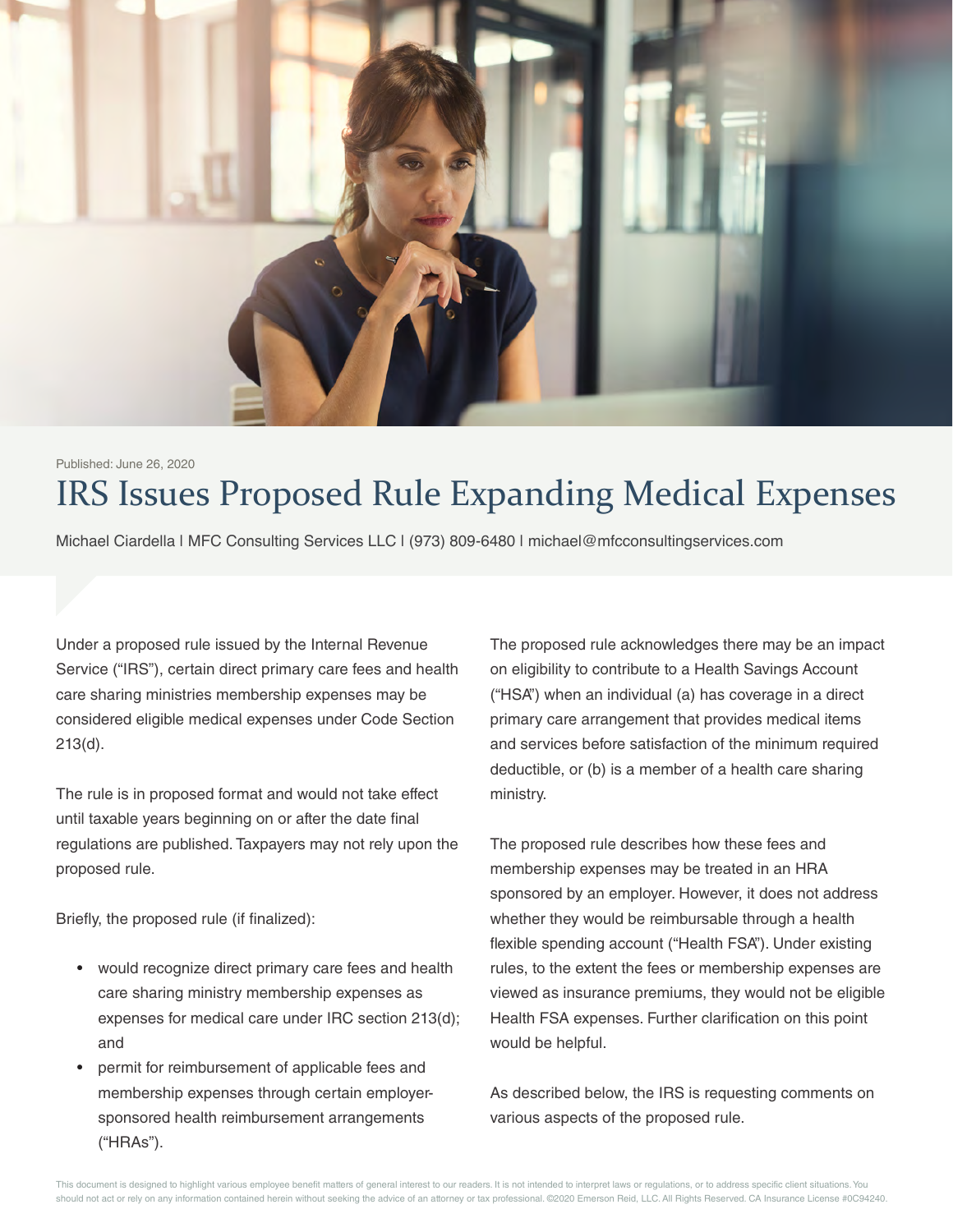## Direct Primary Care Arrangements

Under the proposed rule, a direct primary care arrangement is a contract between an individual and one or more primary care physicians under which the physician or physicians agree to provide medical care for a fixed annual or periodic fee without billing a third party.

For this purpose, a "primary care physician" is an individual who is a physician who has a primary specialty designation of family medicine, internal medicine, geriatric medicine, or pediatric medicine.

The IRS seeks comments on various issues, including whether:

- to expand the definition of direct primary care arrangement to include contracts between an individual and nurse practitioner, clinical nurse specialist or physician's assistant providing primary care services; and
- clarification is needed as to arrangements that would not fall within the definition of direct primary care under the proposed rule (for example, a contract between a dentist and patient to provide dental care would not be direct primary care under this definition).

## Health Care Sharing Ministries

Briefly, membership in a health care sharing ministry entitles members to share their medical bills through the ministry and potentially receive payments from other members to help with their medical bills.

Under the proposed rule, amounts paid for membership in a health care sharing ministry that shares expenses for medical care may be payments for medical insurance under section 213(d)(1)(D). They are not payments for medical care.

As defined by the proposed rule, a health care sharing ministry is an organization:

- which is described in section 501(c)(3) and is exempt from taxation under section 501(a);
- members of which share a common set of ethical or religious beliefs and share medical expenses among members in accordance with those beliefs and without regard to the state in which a member resides or is employed;
- members of which retain membership even after they develop a medical condition;
- which (or a predecessor of which) has been in existence at all times since December 31, 1999, and medical expenses of its members have been shared continuously and without interruption since at least December 31, 1999; and
- which conducts an annual audit which is performed by an independent certified public accounting firm in accordance with generally accepted accounting principles and which is made available to the public upon request.

The IRS requests comments on the definition of a health care sharing ministry.

#### How Could these Fees be Reimbursed Through an HRA?

Under the proposed rule an HRA, including an HRA integrated with traditional group health plan coverage, an individual coverage HRA (ICHRA), a qualified small employer HRA (QSEHRA) or an excepted benefit HRA, may be designed to:

- reimburse expenses for medical care including reimbursements for direct primary care arrangement fees; and/or.
- reimburse for a membership in a health care sharing ministry.

This document is designed to highlight various employee benefit matters of general interest to our readers. It is not intended to interpret laws or regulations, or to address specific client situations. You should not act or rely on any information contained herein without seeking the advice of an attorney or tax professional. @2020 Emerson Reid, LLC. All Rights Reserved. CA Insurance License #0C94240.